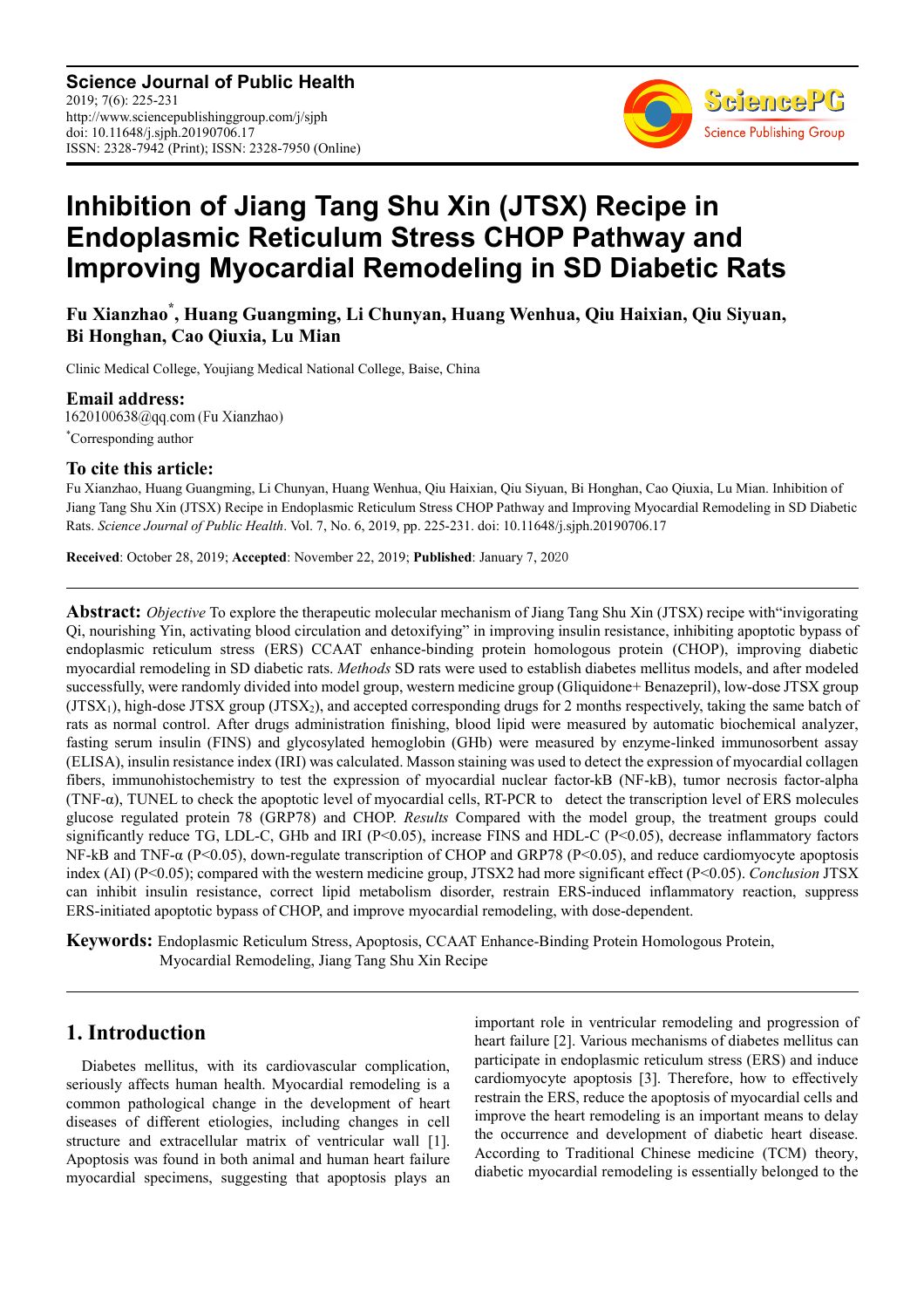categories of Xiao Ke complicated with cardiopathy. Yin debilitation and Qi deficiency, combined with dryness-heat, are the Xiao Ke cardiopathy basic constitution, which, with the passing of time, can result in blood stasis, phlegm turbidity, heat toxin depose and hold-up in the heart [4]. Early clinical studies have found that Jiang Tang Shu Xin (JTSX), which has the functions of "nourishing Yin and Qi, promoting blood circulation and detoxifying", can effectively inhibit insulin resistance, correct the disorder of lipid metabolism, suppress the RASS system activated by heart failure, reduce the ventricle secreting B-type brain natriuretic peptide (BNP), regulate the metabolism of myocardial energy, alleviate the filling pressure of the ventricle, reduce the morphological index of left ventricle end-diastolic volume (LVEDV), inhibit myocardial remodeling, and improve cardiac function [5]. In animal experiments, JTSX can down-regulate the ERS signal molecules transcription of c-Jun N-terminal kinases (c-JNK) and cysteine aspartic proteinase -12 (caspase12) mRNA, inhibit cardiomyocyte apoptosis, restrain myocardial fibrosis, reduce ventricular morphological indexes: left ventricular end-systolic dimension (LVESD), left ventricular end-diastolic dimension (LVEDD and fractional shortening (FS), increase ventricular functional indexes (E / A and EF), protect myocardial tissue and ultrastructure from damage, and enhance cardiac function [6-7]. In this study, from another apoptotic signal: CCAAT enhance-binding protein homologous protein (CHOP) bypass, the effect of JTSX on diabetic myocardial remodeling will be explored, further revealing the molecular mechanism of JTSX prevention and treatment of diabetic heart remodeling.

# **2. Materials and Methods**

# *2.1. Modeling and Grouping*

Male SD rats weighing 200–250g (provided from experimental animal center of Guangxi Medical University) were used for the experiment.100 rats were made models (Considering the death of model building, increase the number of 20%). After fed at room temperature 22-25°C for 7 days and fasted for 8 hours, rats were intraperitonealy injected streptozotoein (STZ) (Beijing Hua Yang Biotechnology Co., Ltd.)50mg / kg once.72 hours later, the fasting blood glucose (FBG) were tested with blood glucose test paper (Wuhan Boster Biological Technology, LTD). Rats with 2 consecutive times FBG≥16.7mmol/L were used for Diabetes models. Soon afterwards, the rats were fed with high fat diet (contain common feed 72.8%, lard 10%, cholesterol 1.5%, porcine bile salt 0.3%, custard powder 10%, provided by Jiangsu synergetic Biological Engineering Co., Ltd) for 3 months. In addition, 25 homology SD rats were taken as normal group, accepted injection of normal saline intraperitoneally, and fed with ordinary feed.

## *2.2. Administration*

JTSX (comprise Ginseng, astragalus, Ophiopogon, Cornus officinalis, rehmannia, rhubarb, Rhizoma Coptidis, Salvia miltiorrhiza, yam, Schisandra, etc, suppled by Affiliated Hospital of Youjiang National Medical College) were made of extracts, 1g of which equivalent to 10g raw drug. group JTSX1 were treated with 1g·kg-1·d-1 JTSX suspensions, while group JTSX2 were administered by1.5kg-1·d-1 of it; the western medicine group were fed with Gliquidone (Beijing Wan Hui Shuanghe Pharmaceutical Co Ltd)7.50mg/kg and benazepril (Beijing Novartis Pharma Ltd) 2.50mg/kg, which were prepared for equal volume solution. drugs administration in rats lasted for 2 months, and continued to feed high fat feed, while the model group were fed with high fat only, and the normal group continued to feed on the normal diet. The operation of gavage, water exchange and add feed were carried out in the super-clean worktable.

# *2.3. Rat Sampling*

Before and after two months drugs administration, rats were checked FBG (fasting 12 hours, drinking water freely), and subsequently were anesthetized by intraperitoneally injected with 8% pentobarbital sodium 2mL / kg, then 7-l0mL blood samples were collected by jugular vein puncture. Sera was separated by 3000r/ min 10min centrifugation, and kept in -20°C refrigerator. After blood sampling, rats were immediately executed, and their hearts were excised immediately on ice, and divided into two parts, one part fixed with 4% paraformaldehyde for Masson staining, immunohistochemistry and cell apoptosis analysis; the other stored in -80°C liquid nitrogen for RT-PCR experiment.

# **3. Index Determination**

## *3.1. Detection of Blood Lipid, GHB, Fins and IRI*

The contents of blood lipid, including triglyceride (TG), low density lipoprotein cholesterol (LDL-C) and high density lipoprotein cholesterol (HDL-C), were measured by automatic biochemical instrument. The glycosylated hemoglobin (GHb) and fasting insulin (FINS), which kits were purchased from Beijing Huayue Biotechnology Co., Ltd, were determined by enzyme-linked immunosorbent assay (ELISA), and the test procedures were strictly in accordance with the instructions. According to the HOMA-IR value (HOMA-IR=FINS×FPG/ 22.5) proposed by Matthews, the insulin resistance index (IRI) was calculated.

## *3.2. Detection of Myocardial Collagen*

The myocardial tissues fixed in 4% paraformaldehyde solution were taken out and embedded in paraffin. Routine 4um serial slices were made, and dried in oven at 60°C. Through dewaxing with 100% xylene, dehydrating with gradient alcohol, transparenting with xylene, and finally sealing with neutral gum, the myocardial tissue sections prepared above were stained with Masson trichrome in accordance with the instructions. Under the microscope, five non overlapping fields were selected for photography, and the collagen fiber were measured with Image Pro Plus version 6.0 software.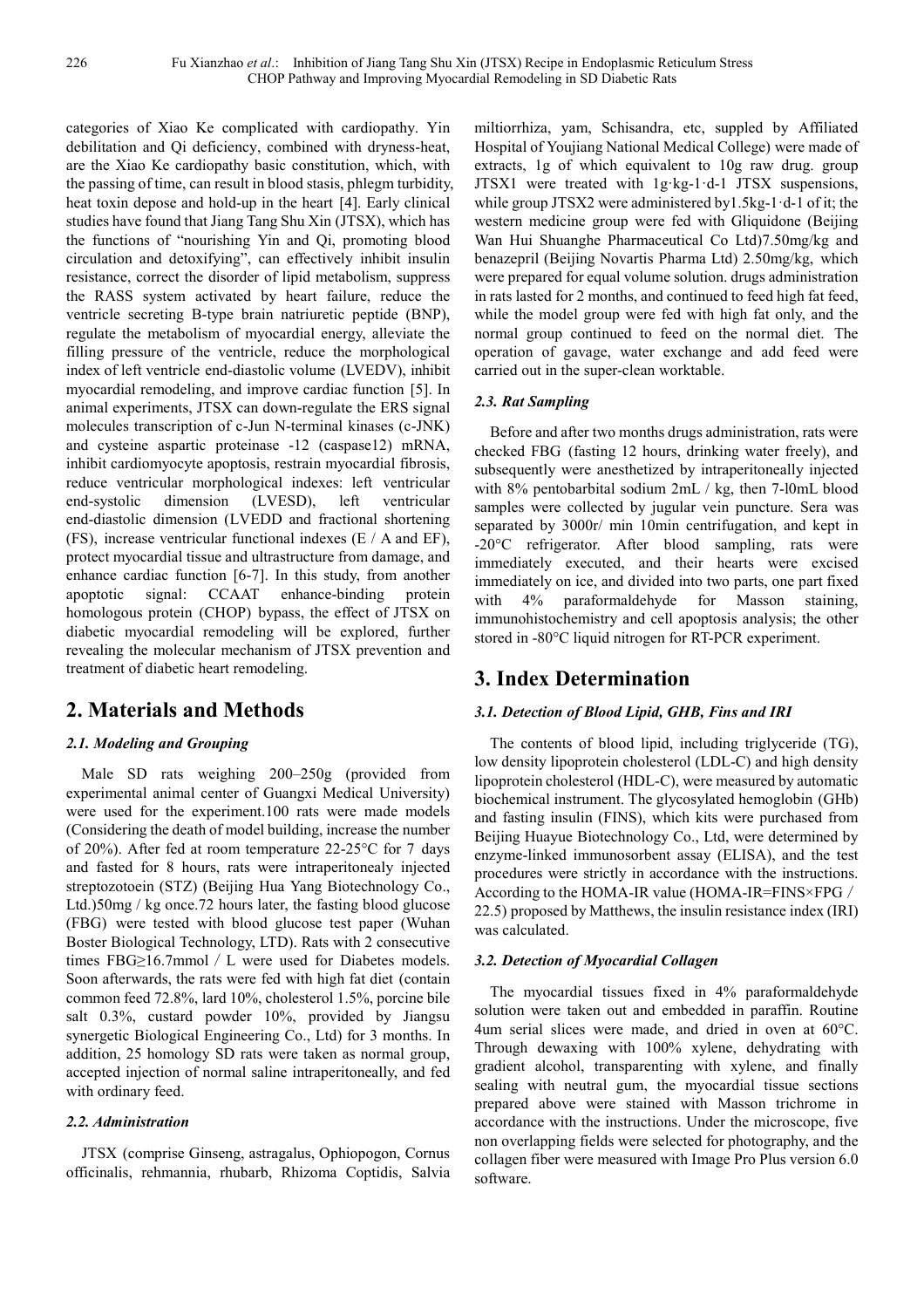The operation were carried out according to the TUNEL kit instruction (Beijing Hua Yue Biotechnology Co., Ltd.). The heart tissues were embedded in paraffin and cut into 4um slices. Through dewaxing→rinsing→adding protease for 15 minutes, inactivating endogenous peroxidase by  $3\%$  H<sub>2</sub>O<sub>2</sub> for 15 minutes before adding TUNEL reaction liquid, Then putting in 37°C temperature box for 1 hours, Adding peroxidase and DAB at room temperature for dyeing 10 minutes, gradient ethanol dehydrating, dripping Xylene for transparent and sealing sheets with resin, cardiomyocyte apoptosis index (AI) in five visual fields with more positive cells expression were examined and calculated with optical microscope.

#### *3.4. Immunohistochemical Detection of NF-kB and TNF-α Expression in Myocardium*

Having been immersed in paraformaldehyde for 24 hours, the heart tissue were embedded in paraffin, cut into 4um thin slices, then according to the instructions, dewaxed with xylene, rinsed with step-by-step ethanol, repaired with antigen, eliminated endogenous active oxide enzyme, dripped with blocking solution, added with anti NF-kB and TNF- $\alpha$ antibodies (purchased from Beijing Huayue Biotechnology Co., Ltd.), and then added biotin-labeled secondary antibody streptavidin peroxidase complex, DAB dyed, hematoxylin redyed. Under microscope, 5 non-overlapping images with more positive expression in myocardial sections were selected and photographed, and their integral optical density (IOD) were measured by Image-Pro Plus Version 6 image analysis software.

#### *3.5. Detection of GRP78, CHOP mRNA Transcription in Myocardium by Rea1-time PCR*

The reference and target gene primers were designed and synthesized by Shanghai Genechem Co., LTD. The sequence of primers is as follows: GAPDH upstream 5′-TTCAACGGCACAGTCAAGG-3′, downstream 5′-CTCAGCACCAGCATCACC-3′, amplified product 114 bp; CHOP up- stream 5′-TGCCTTTCGCCTTTGAGACAG-3′, downstream 5′-GCTTTGGGAGGTGCTTGT GAC-3′, amplified product 218 bp; GRP78 upstream 5′-CTTGGTATTGAAACTGTGGG-3′, downstream 5′-TGTTACGGTGGGCTGATTAT-3′, Amplified product 117 bp. Taking out the myocardium from -80 C refrigerator, grinding in a mortar, extracting of total RNA, conducting electrophoresis in agarose gel, and checking its integrity; The process of amplification of obtained cDNA is as follows (in accordance with the real-time fluorescence quantitative PCR kit instruction): 96°C 4min, one cycle, Subsequently 94°C 30 second, 58°C 30 second, 72°C 30 second, 40 cycle. With  $2^{-\Delta\Delta}$ <sup>Ct</sup> representing the expression of target gene in experimental group,  $\triangle \triangle C t =$ Experience group (Ct<sub>target</sub> gene- $Ct_{\text{GAPDH}}$ ) -control group ( $Ct_{\text{target gene}}$ - $Ct_{\text{GAPDH}}$ ).

# **4. Statistical Analysis**

Data acquired in this study were presented in a (mean  $\pm$ standard deviation) manner and analyzed by SPSS 19 software. The difffferences between groups were analyzed by One-way ANOVA. When P value<0.05, the difffferences were considered statistically signifificant.

# **5. Result**

#### *5.1. Animal Experiment*

After successful modeled, rats drank more, urinated more, with withered hair and weight loss, acting sluggish and slow. The process of intragastric administration was successful and no rat died.

#### *5.2. Effect of JTSX on Lipid, GHb, FINS, IRI in Rats*

The results showed that, compared with the normal control group, the GHB, IRI, TG and LDL-C contents in the model control group increased significantly (P<0.01), while HDL-C and fins decreased significantly (P<0.01). After administration, compared with the model group, the GHB, IRI, TG and LDL-C in each drug treatment groups decreased  $(P<0.05)$ , while the HDL-C and FINS increased  $(P<0.05)$ . Compared with western medicine group, JTSX2 were more effective  $(P<0.05)$ . The effect of JTSX is better with the increase of dose. The results are shown in table 1.

| Group                              | n        | $GHb$ (mmol/L)                                          | $FINS$ (mU/L)                                                     | <b>IRI</b>                                             | $TG$ (mmol/L)                                                   | $LDL-C$<br>(mmol/L)                                             | $HDL-C$<br>(mmol/L)                                             |
|------------------------------------|----------|---------------------------------------------------------|-------------------------------------------------------------------|--------------------------------------------------------|-----------------------------------------------------------------|-----------------------------------------------------------------|-----------------------------------------------------------------|
| normal group                       | 25       | $5.97 \pm 1.21$                                         | $21.12 \pm 1.38$                                                  | $4.89 \pm 1.21$                                        | $0.95 \pm 0.15$                                                 | $0.95 \pm 0.59$                                                 | $0.97 \pm 0.09$                                                 |
| model group                        | 25       | $20.78\pm4.17^{\circ}$                                  | $14.12\pm4.33^a$                                                  | $16.97 \pm 2.20^a$                                     | $2.52 \pm 0.22$ <sup>a</sup>                                    | $2.31 \pm 0.78$ <sup>a</sup>                                    | $0.54 \pm 0.08^a$                                               |
| western medicine<br>group          | 26       | $13.99 \pm 3.88^{ab}$                                   | $16.85\pm4.34^{ab}$                                               | $8.01 \pm 1.21^{ab}$                                   | $1.91 \pm 0.28^{ab}$                                            | $1.85 \pm 0.26^{ab}$                                            | $0.78 \pm 0.09^{ab}$                                            |
| $JTSXR_1$ group<br>$JTSXR_2$ group | 25<br>26 | $12.66 \pm 3.67$ <sup>bc</sup><br>$15.87 \pm 3.88^{ab}$ | $17.76 \pm 4.77$ <sup>abc</sup><br>$16.77 \pm 4.67$ <sup>ab</sup> | $7.52 \pm 1.18$ <sup>abc</sup><br>$8.18 \pm 1.15^{ab}$ | $1.69 \pm 0.25$ <sup>abc</sup><br>$1.97 \pm 0.24$ <sup>ab</sup> | $1.65 \pm 0.23$ <sup>abc</sup><br>$1.77 \pm 0.22$ <sup>ab</sup> | $0.84 \pm 0.08$ <sup>abc</sup><br>$0.75 \pm 0.07$ <sup>ab</sup> |

**Table 1.** Comparison of JTSX effect on lipid, GHb, FINS, IRI in rats  $(\bar{x} \pm S)$ .

Notes: Compared with normal group,  ${}^{9}P<0.01$ ; Compared with model group,  ${}^{b}P<0.05$ ; Compared with western medicine group,  ${}^{c}P<0.05$ 

#### *5.3. Effect of JTSX on Myocardial Histopathology*

In Masson stained heart tissue, the normal myocardial fibers are red, while the collagen fibers are green (positive). The normal myocardial cells are closely arranged, orderly, bright red, and there is few or no fibroblastic proliferation in the stroma. In the model group, a large number of collagen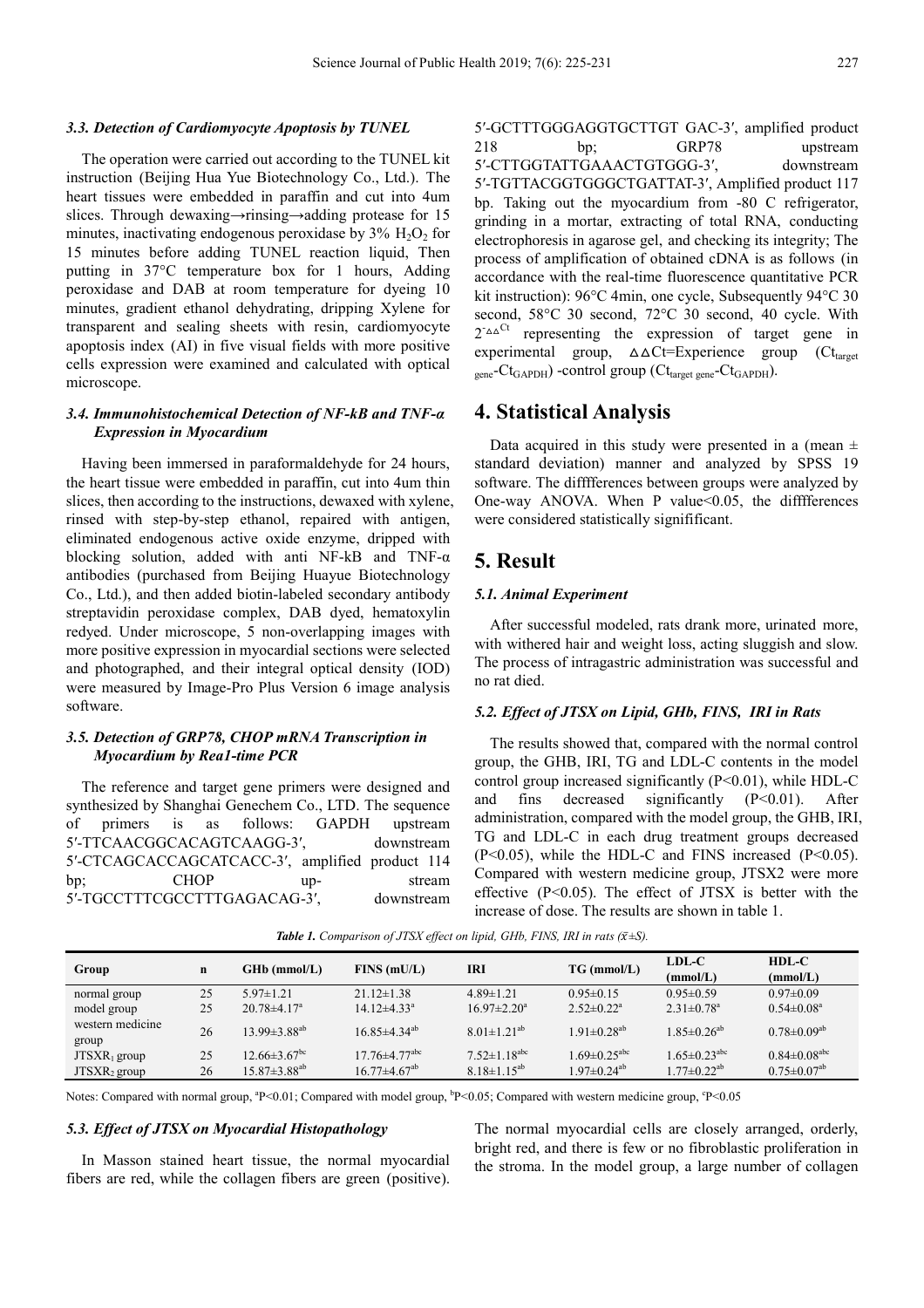fibers were proliferated, while in each drug treatment group, the collagen fibers were significantly reduced  $(P<0.05)$ . Compared with the western medicine group, the collagen fibers in JTSX2 group decreased significantly  $(P<0.05)$ . But there was no significant difference between JTSX groups (P>0.05). The results are shown in Figure 1 and table 2.

#### *5.4. Effect of JTSX on Cardiomyocyte Apoptosis*

The normal nucleus is blue, and TUNEL positive staining is located in the nucleus, which is brownish yellow, and its volume is equal to or less than the normal nucleus. The results of apoptosis in situ of cardiomyocytes showed that, compared with the normal group, there is a large number of apoptosis in model group (P<0.01). Compared with the model group, the cell apoptosis index (CAI) of each drug treatment group were significantly lower (P<0.05). Compared with the western medicine group, the CAI of JTSX2 group decreased significantly (P<0.05). The effect of JTSX is related to increasing dose, but there was no significant difference between JTSX groups. The results are shown in Figure 1 and table 2.



*Figure 1. Upstream (Masson staining): results of myocardial histopathology in five groups(×200); Downstream (TUNEL staining): cardiomyocyte apoptosis figure (×200).* 

#### *5.5. Effect of JTSX on the Expression of NF-kB and TNF-α in Rats Myocardium*

Immunohistochemistry showed that, the positive expression were brownish yellow and distributed in the cytoplasm. The expression of NF-kB and TNF- $\alpha$  in the normal myocardium were low. Compared with the normal group, the positive protein in the model group were significantly increased  $(P<0.01)$ . Compared with the model group, the

NF-kB and TNF-α expression decreased significantly in each drug treatment group (P<0.05). Compared with western medicine group, the expression of NF-kB and TNF- $\alpha$  in JTSX2 group decreased  $(P<0.05)$ . The positive expression decreased with the increase of JTSX dose, but there was no significant difference between JTSX groups (P>0.05). The results are shown in Figure 2 and table 2.



*Figure 2. Comparison of the results of myocardial immunohistochemistry in five groups(×200, Upstream NF-kB, Downstream TNF-α).* 

| <b>Twore 2.</b> The effect of $\sigma$ for the caratomyocytes apoptosis, come can no and first a capitosion ( $\lambda = 0$ ). |    |                                  |                                |                                  |                                |  |  |  |  |
|--------------------------------------------------------------------------------------------------------------------------------|----|----------------------------------|--------------------------------|----------------------------------|--------------------------------|--|--|--|--|
| Group                                                                                                                          | n  | $CAI$ $\left(\frac{9}{6}\right)$ | Collagen fiber (IOD)           | TNF- $\alpha$ expression $(\% )$ | $NF-kB$ expression $(\% )$     |  |  |  |  |
| normal group                                                                                                                   | 25 | $2.8 \pm 0.27$                   | $364 \pm 51$                   | $1.71 \pm 0.30$                  | $1.77 \pm 0.29$                |  |  |  |  |
| model group                                                                                                                    | 25 | $41.6 \pm 0.68$ <sup>a</sup>     | 9 $102 \pm 885$ <sup>a</sup>   | $18.6 \pm 5.21^{\circ}$          | $20.7 \pm 6.66^{\circ}$        |  |  |  |  |
| western medicine<br>group                                                                                                      | 26 | $33.2 \pm 0.63^{ab}$             | 4 3 $11 \pm 498$ <sup>ab</sup> | $8.51 \pm 3.08^{ab}$             | $9.85 \pm 4.05^{ab}$           |  |  |  |  |
| $JTSXR_1$ group                                                                                                                | 26 | $32.8 \pm 0.83^{ab}$             | 4 086 $\pm$ 531 <sup>ab</sup>  | $6.31 \pm 2.87$ <sup>abc</sup>   | $8.01 \pm 3.77$ <sup>abc</sup> |  |  |  |  |
| $JTSXR_2$ group                                                                                                                | 25 | $30.1 \pm 0.47$ <sup>abc</sup>   | 3 821 $\pm$ 495 <sup>abc</sup> | $8.66 \pm 2.87$ <sup>ab</sup>    | $11.78 \pm 2.08^{ab}$          |  |  |  |  |

*Table 2. The effect of JTSX on the cardiomyocytes apoptosis, collagen, NF-kB and TNF-α expression (* $\bar{x}$ *±s).* 

Notes: Compared with normal group,  ${}^{9}P<0.01$ ; Compared with model group,  ${}^{b}P<0.05$ ; Compared with western medicine group,  ${}^{c}P<0.05$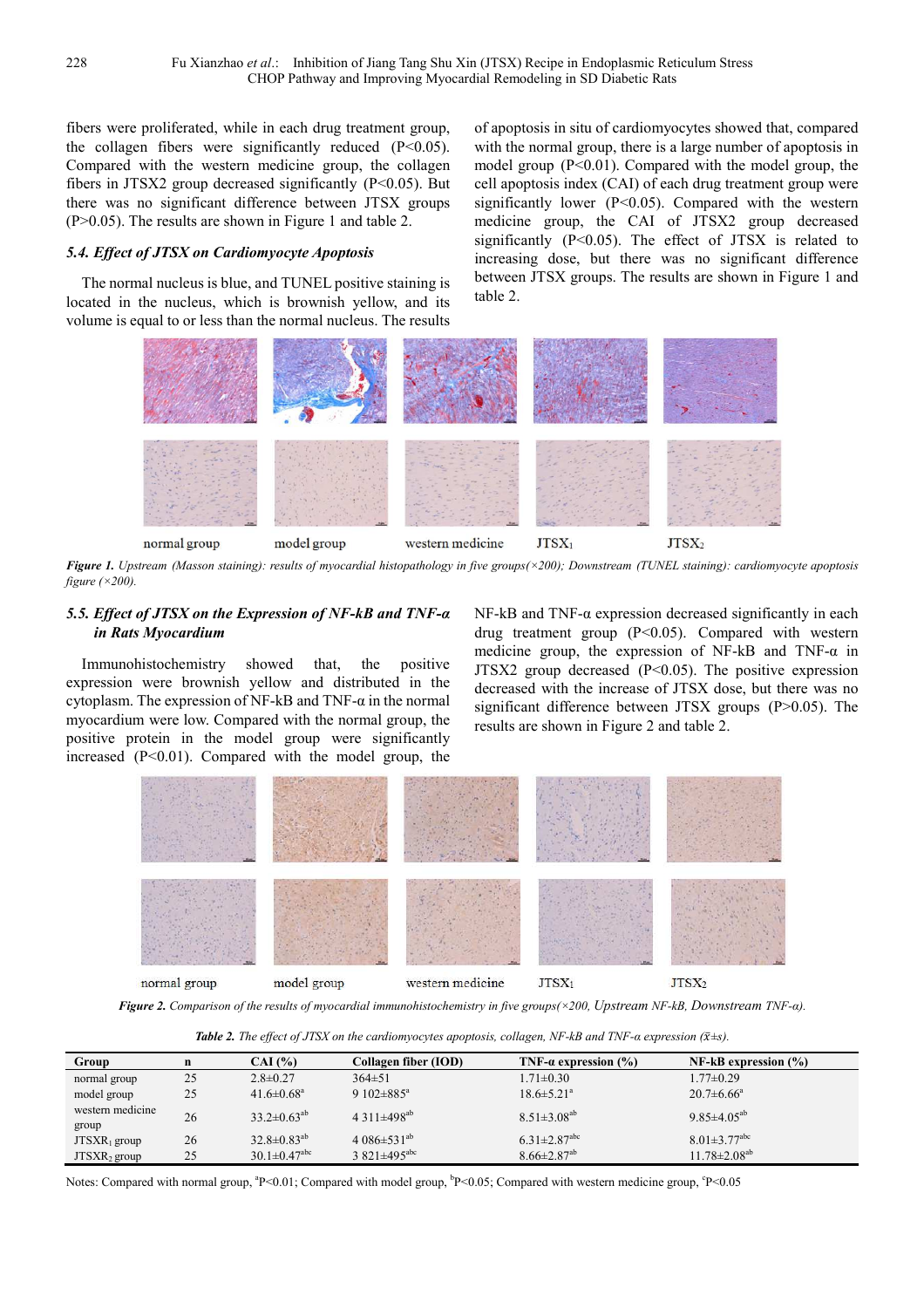# *5.6. Effect of JTSX on GRP78 and CHOP mRNA Transcription in Rat Cardiomyocytes*

Compared with the normal control group, the expression of GRP78 and CHOP mRNA in myocardial cells of the model group were significantly increased (P<0.01). Compared with the model group, GRP78 and CHOP mRNA transcription in

each drug treatment groups decreased (P<0.05). Compared with the western medicine group, the GRP78 and CHOP mRNA in JTSX2 group decreased more significantly  $(P<0.05)$ . The effect of JTSX was better with the increase of dose, but there was no significant difference between JTSX groups (P>0.05). The results are shown in Figure 3 and table 3.



*Figure 3. Amplification and dissolution curves of GRP78 and CHOP mRNA in aorta.* 

*Table 3. Comparison of relative transcription levels of GRP78 and chop mRNA in myocardial cells of rats in each group(* $2$ *<sup>-* $\triangle A$ *Ct</sup>,*  $\bar{x}$ *±S).* 

| Group                  | n  | <b>GRP78</b>                   | <b>CHOP</b>                    |
|------------------------|----|--------------------------------|--------------------------------|
| normal group           | 25 | $1.07 \pm 0.23$                | $1.06 \pm 0.27$                |
| model group            | 25 | $7.11 \pm 0.37$ <sup>a</sup>   | $7.75 \pm 0.25$ <sup>a</sup>   |
| western medicine group | 26 | $4.21 \pm 0.87$ <sup>ab</sup>  | $4.76 \pm 0.93^{ab}$           |
| $JTSXR_1$ group        | 25 | $3.24 \pm 0.41$ <sup>abc</sup> | $3.20 \pm 0.33$ <sup>abc</sup> |
| $JTSXR_2$ group        | 26 | $4.31 \pm 0.42$ <sup>ab</sup>  | $4.91 \pm 0.43^{ab}$           |

Notes: Compared with normal group, <sup>a</sup>P<0.01; Compared with model group,  $\mathrm{^{b}P}$  < 0.05; Compared with western medicine group,  $\mathrm{^{c}P}$  < 0.05

# **6. Discussion**

Endoplasmic reticulum (ER) is an organelle with important physiological functions in cells, where protein synthesis, folding, glycosylation, modifying and transporting are regulated, and where steroid, cholesterol and lipid are synthesized. Under pathological conditions, such as hypoxia, inflammatory and hyperglycemia induced by oxidative stress, lead to the imbalance of endoplasmic reticulum homeostasis, the corresponding signal pathway will be activated and a series of stress reactions in cells will be triggered, which is called ERS [8]. ERS is triggered by unfolded protein response (UPR), and glucose regulated protein 78 (GRP78) is the feeling molecular for endoplasmic reticulum homeostasis [9]. When ER is in steady state, GRP78 is combined with the domain of three transmembrane proteins: Activating transcription factor 6 (ATF6), inositol demand enzyme 1 (IRE-l) and protein kinase R like endoplasmic reticulum

kinase (PERK)], which exposed to the endoplasmic reticulum. When ERS occurs, GRP78 dissociates from PERK, ATF6 and IRE1 due to its higher affinity with the unfolded proteins, and then binds with the unfolded proteins to promote folding correctly. After dissociation, PERK, ATF6 and IRE1 are activated respectively, to activate the protective signaling pathway of ERS and protect the cells. However, in the case of persistent and severe ERS, PERK, ATF6 and IRE1 activate the three downstream apoptotic signaling molecules: CHOP, (c-JNK), caspase12, and then trigger apoptosis [10]. After dissociation from GRP78, IRE1 binds with tumor necrosis fector receptor associated factor 2 (TRAF2) to form IRE1  $\alpha$  -TRAF2 complex, which can collect IkB kinase, phosphorylate and degrade IkB, release NF-kB into nucleus, activate transcription of pro-inflammatory gene, while PERK dissociating from GRP78, it induce the expression of CHOP, which in turn activated the expression of growth arrest and DNA damage inducing gene 34 (GADD 34), endoplasmic reticulum redox factor 1 (ERO1), death receptors (DRS) and other genes, thus promoting the synthesis of ERS apoptosis pathway related proteins [11]. In addition, CHOP can inhibit the expression of Bcl-2, deplete glutathione, induce the production of oxygen free radicals and promote apoptosis [12]. It has been shown that in  $CHOP^{-1}$  rats, ERS induced apoptosis is inhibited, so CHOP plays an important role in ERS induced apoptosis [13].

Cardiomyocytes are terminal differentiated cells without proliferative ability, consequently, apoptosis will reduce the number of cardiomyocytes, while myocardial interstitial cells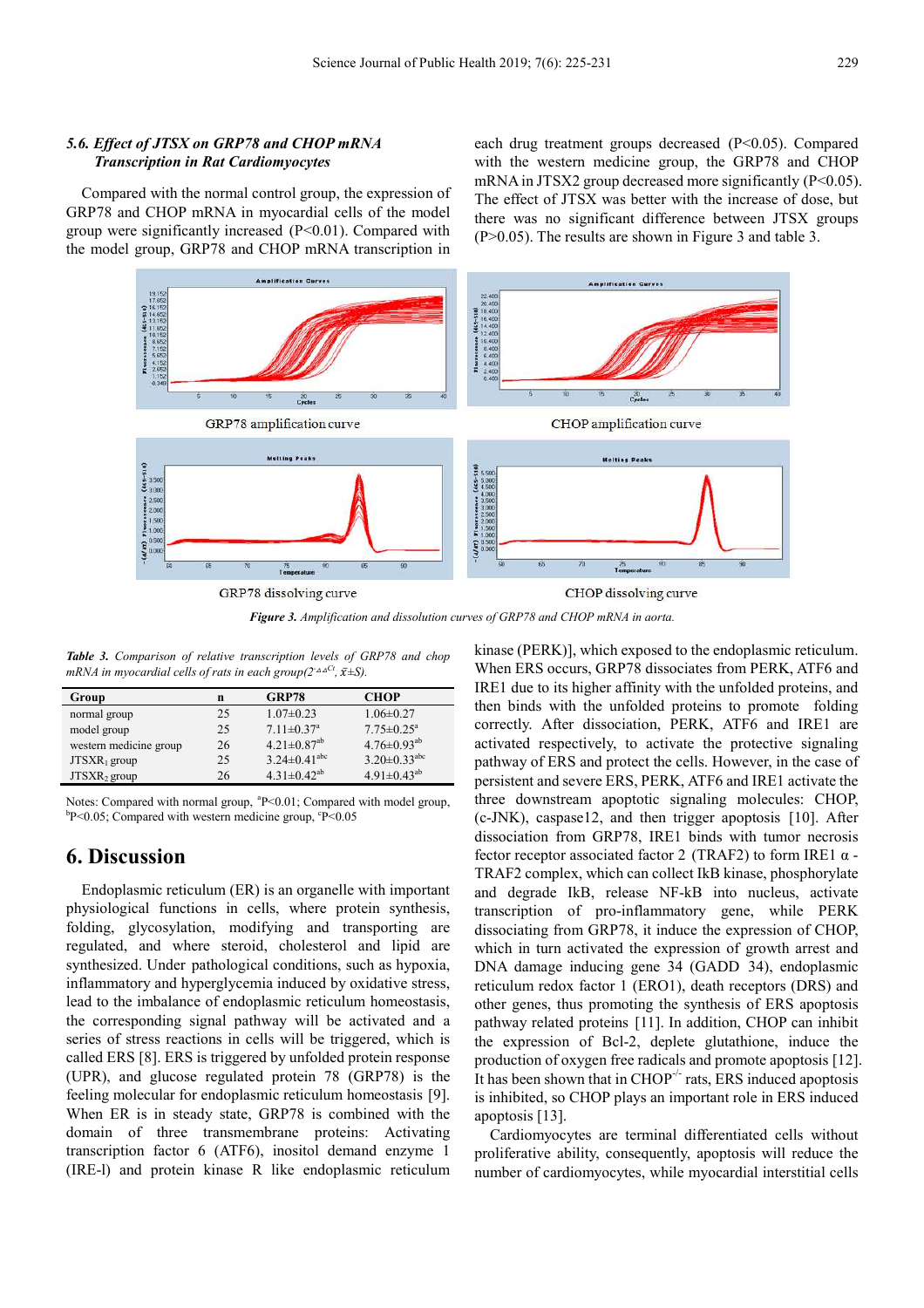increase compensably, and produce too much extracellular matrix, which leads to myocardial fibrosis and myocardial remodeling, and ultimately leads to heart failure [14]. Therefore, cardiomyocyte apoptosis plays an important role in the development of myocardial remodeling. ERS often leads to dysfunction of cells with strong metabolism (such as cardiomyocytes), because these cells need endoplasmic reticulum to deal with a large number of energy metabolism substances, highly sensitive to the change of intracellular metabolism balance, where fat accumulation, glucose concentration increase and immune cytokine accumulation are likely to trigger ERS [15]. Hyperglycemia in diabetes damages the normal pathway of glucose metabolism in cells, while the four pathways including polyol, advanced glycation end products (AGEs), protein kinase C (PKC) and hexosamine pathway, are over activated, which produce excessive ROS in the cell, affect the homeostasis of endoplasmic reticulum, block the folding of protein spatial structure, initiate the accumulation of unfolded protein, as a result, induce ERS, which in turn can aggravate the inflammatory response and form a vicious circle [16]. In addition, due to insulin resistance, inhibition of the function of lipoprotein results in VLDL clearance rate reducing, lipid metabolism deranging, TG and LDL increasing, while HDL decreasing, and ROS promotes the increasing of ox-LDL, which can not be recognized by LDL receptor for normal degradation, resulting in ox-LDL accumulation in vivo, triggering ERS and apoptosis [17]. The lack of insulin (relative lack) increases the dependence of myocardial cells on lipid oxidation and energy supply, the enhancing of oxygen demand, the accumulating of lipid droplets such as triglycerides and free fatty acids (FFA) in cells, and the increasing of toxic intermediates in cells, all of which are easy to cause ERS [17-18]. Therefore, ERS, as a common pathway of multiple stressors, in the state of diabetic insulin resistance, through the coupling of UPR signal system with different types of metabolic abnormalities, a series of pathophysiological phenomena, can lead to endoplasmic reticulum dysfunction and induce ERS.

According to TCM theory, the basic constitution of diabetes mellitus (Xiao Ke) complicated cardiopathy, will final develop into Yin debilitation and Qi deficiency, blood stasis, heat toxin depose and hold-up in the heart [20]. Because ERS coupled with inflammatory response plays an important role in the occurrence and development of diabetic myocardial remodeling, and the essential characteristics of inflammatory response are similar to that of heat toxin, therefore, heat-clearing and detoxifying drugs can protect the heart through anti-inflammatory effect. Searching for treatment ideas from Tonifying Qi, Nourishing Yin, Aactivating circulation and Toxic-cleaning are the rich development of the ancient doctors' theory of diabetes treatment. JTSX consists of ten kinds of Chinese Medicine (ginseng, astragalus, cornus officinalis, ophiopogon, rehmannia, rhubarb, rhizoma coptidis, yam, salvia miltiorrhiza, schisandra), in which, cornus officinalis, yam and Rehmannia are the ingredients of Ming Dynasty *Jing Yue Quan Shu*' s Zuo Gui pill for treating true

Yin deficiency; ginseng, ophiopogon root, Schisandra are Doctors of Jin-Yuan Dynasty Li Gao *Endogenous and Exogenous differentiation theory* Shengmai Powder ingredients, possessing nourishing Yin, tonifying Qi, generating fluid, and nourishing heart; Adding rhubarb, coptidis, to clear away heat toxin, and eliminate dampness; Adding salvia miltiorrhiza to promote blood circulation for removing blood stasis; Adding astragalus to nourish Qi and strengthen the positive for detoxification. All prescriptions own supporting, supplementing and attacking simultaneously.

# **7. Conclusion**

ERS often occurs in cells with strong metabolism, which need endoplasmic reticulum to deal with a large number of energy metabolizing substances, and highly sensitive to the change of intracellular metabolic balance, Therefore, cardiomyocytes are firstly suffer from the dysfunction of endoplasmic reticulum. In addition, diabetic insulin resistance leads to damage of normal pathway of glucose metabolism, over activation of bypass metabolic pathway, oxidative stress, and disorder of lipid metabolism, which also seriously affects the homeostasis of endoplasmic reticulum. So the heart with diabetes is severely damaged. Continuous and intensive ERS can induce apoptosis, reduce the number of terminal cardiomyocytes with no reproductive ability, and promote myocardial fibrosis and remodeling. This study showed that, after the successful establishment of diabetes model, the fasting insulin level decreased, insulin sensitivity decreased, and insulin resistance were obvious. GRP78, a switch molecule upstream of endoplasmic reticulum stress signal, were abundantly expressed, indicating that ERS occurred in cardiac myocytes. After drug administration, GHb were significantly reduced, lipid metabolism disorder were corrected, IRI reduced, insulin sensitivity improved, insulin resistance improved, the levels of pro-inflammatory factors (NF-KB and TNF- $\alpha$ ) were decreased, GRP78 and CHOP mRNA were down regulated, ERS mitigated, cardiomyocyte apoptosis decreased, and myocardial remodeling improved. The effect of JTSX increased significantly with increasing dose, with therapeutic effect of correcting insulin resistance, alleviating the coupling reaction of "oxidative stress- endoplasmic reticulum stresscell apoptosis" in diabetes, reducing the myocardial apoptosis induced by ERS and improving cardiac remodeling, playing the multi-channel, multi link and multi-target regulatory role of "nourishing yin and Qi, activating blood and detoxifying" in TCM.

# **Acknowledgements**

This research is supported by National Natural Science Foundation of China (81460698, 81960833); Guangxi emphasis research and development program (2017AB45042); Guangxi Natural Science Foundation (2015GXNSFAA139221).